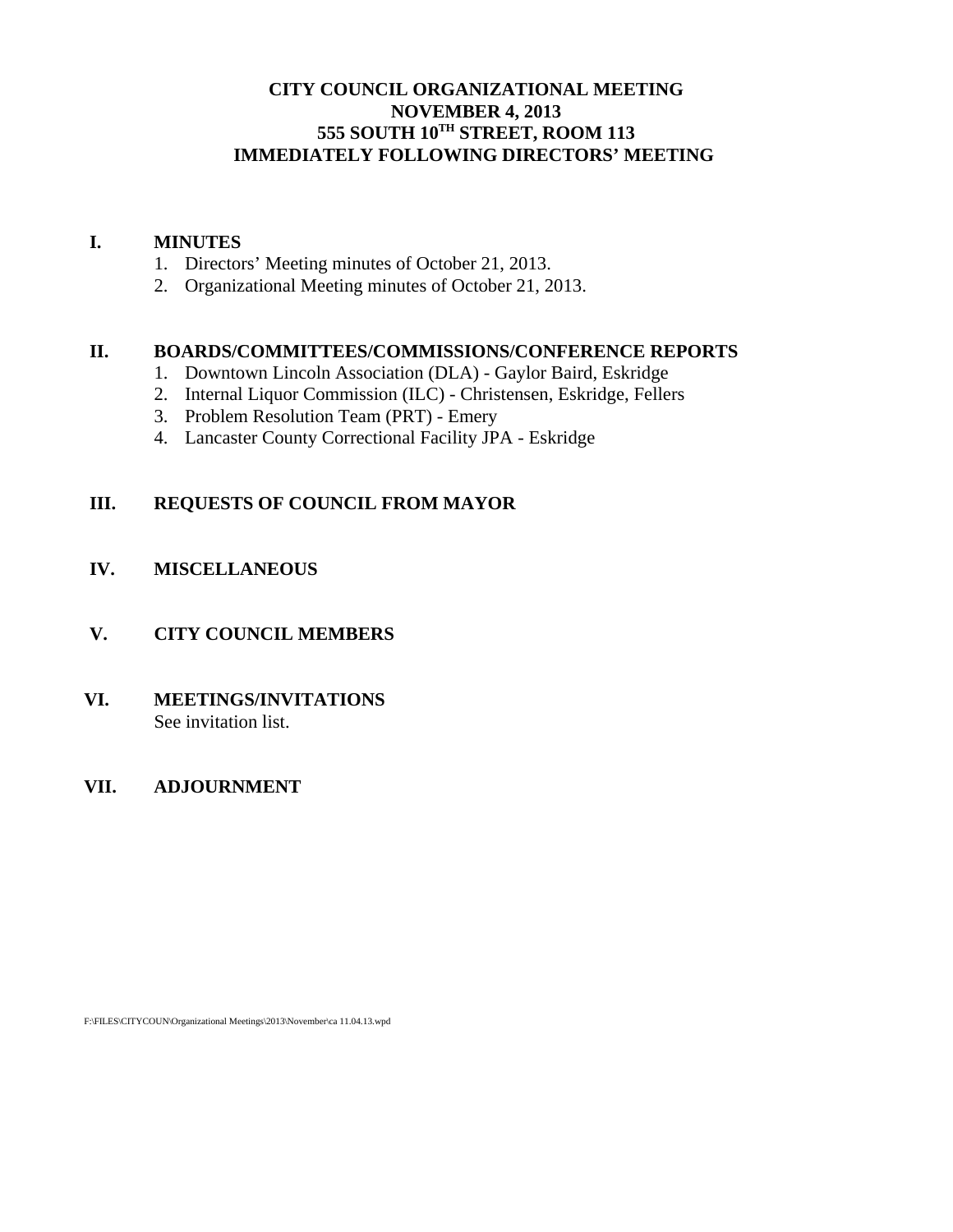#### **MINUTES CITY COUNCIL ORGANIZATIONAL MEETING NOVEMBER 4, 2013**

**Present:** Carl Eskridge, Chair; Doug Emery, Vice Chair; Leirion Gaylor Baird; Trent Fellers; Jonathan Cook; Roy Christensen; and Jon Camp

Chair Eskridge opened the meeting at 2:19 p.m. and announced the location of the Open Meetings Act.

## **I. MINUTES**

1. Directors' Meeting minutes of October 21, 2013.

2. Organizational Meeting minutes of October 21, 2013.

The minutes presented to Council electronically and with no corrections placed on file in Council office.

# **II. BOARDS/COMMITTEES/COMMISSIONS/CONFERENCE REPORTS**

## **1. Downtown Lincoln Association (DLA) - Gaylor Baird, Eskridge**

Gaylor Baird stated the DLA received a presentation from David Young of the Technology Improvement District. Discussed how important fiber conduits are for downtown, with the DLA very supportive. Heard about Shop the Blocks, and this year will be on November  $14<sup>th</sup>$  with 24 different retailers participating up until 9:00 p.m. There will be an after party at the Single Barrel.

Gaylor Baird announced the P Street progress can be followed on website, www.pstreetdistrict.com Trying to make sure everyone has the latest and greatest on the improvements and progress.

Eskridge stated last week there was an open house, ribbon cutting event for Colocation. Understand they have servers in a downtown Omaha building and in the Sharp building in Lincoln. Stores a backup of data in case something happens at one location. In visiting the 1927 Sharp building you see the amazing high tech space they've created. Even have redundant air-conditioners, maintaining at approximately 60 degrees.

# **2. Internal Liquor Commission (ILC) - Christensen, Eskridge, Fellers**

Eskridge stated the ILC began to assess the impact of the 2:00 a.m. closing. Working with LPD, Cornhusker Place and others to receive all relative data to meet and discuss the impact from the time. Expect the presentation will come before Council within the next 2 to 3 months. Actually should have been sooner but with the Entertainment District opening everyone has been very busy. Camp asked when is the evaluation of the 2:00 p.m. closing expected? Eskridge replied they should complete close to the end of the year, so next year should present to Council. Emery asked how long before we have an indication on how the Entertainment District is doing? Eskridge answered they opened September 1<sup>st</sup>, with a gradual collection of different bars and restaurants added. Fellers added Vega had their opening this last weekend, so possibly a year out? Eskridge commented will try to have within six months.

# **3. Problem Resolution Team (PRT) - Emery**

Emery stated the PRT is at the end of their busy time now with weeds, mowing not being reported. Much more difficult for a property to meet the minimum requirements of 2 specific agencies when mowing isn't done because of weather, and we did close a number of properties. The PRT will refresh their policy in January regarding once a property is listed, even though it may drop below the 2 department requirement, we will keep the property on, at least to monitor. Will be listed under